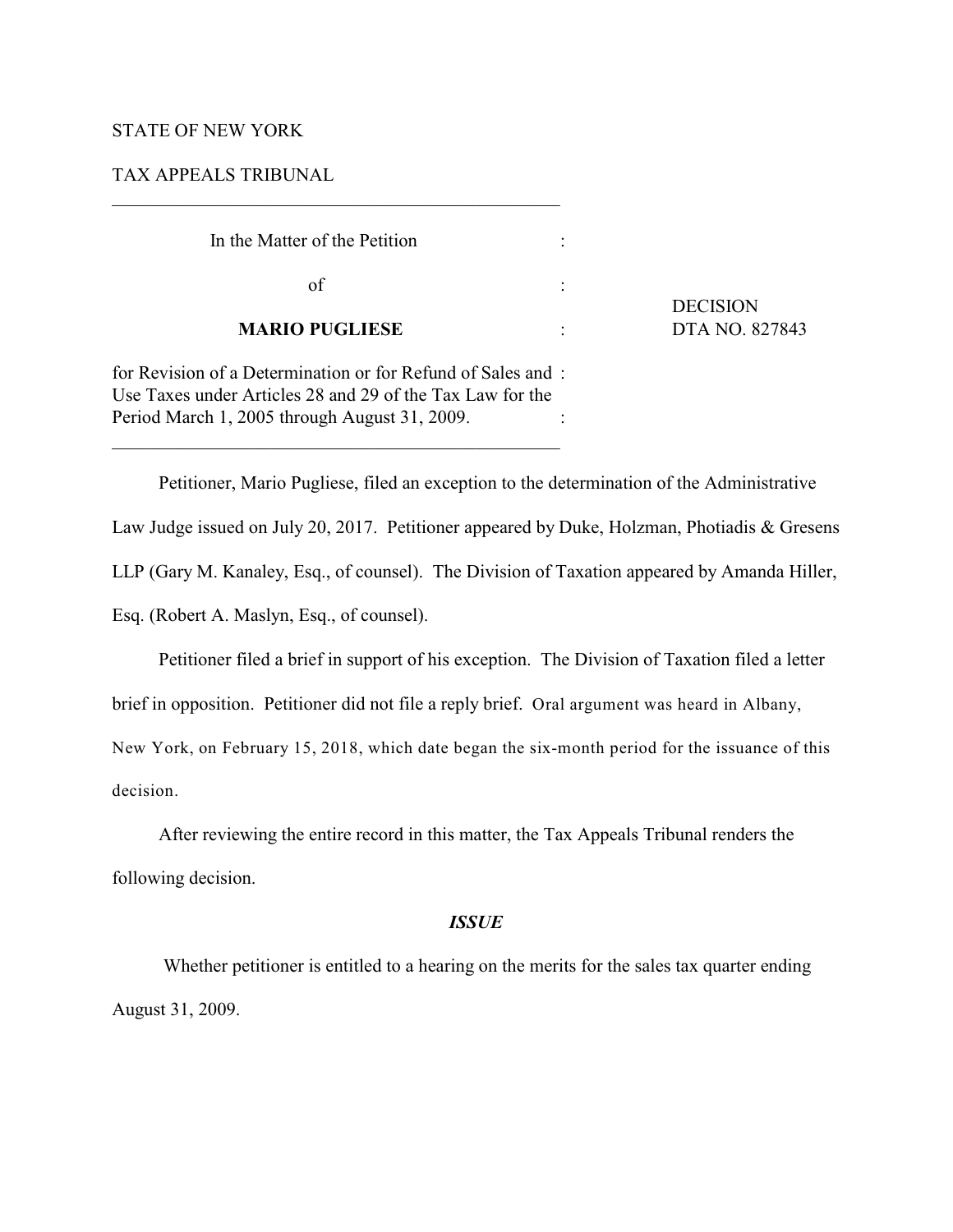### *FINDINGS OF FACT*

We find the facts as determined by the Administrative Law Judge, except for findings of fact 3, 12 and 14, which we have modified to more fully reflect the record. The Administrative Law Judge's findings of fact and the modified findings of fact appear below.

1. The Division of Taxation (Division) issued a notice of determination, L-041450142, dated June 11, 2014, to petitioner, Mario Pugliese, as a responsible officer for The Ridge, Inc., assessing additional sales and use taxes in the amount of \$58,800.11, plus penalties and interest for the period March 1, 2005 through August 31, 2009.

2. The notice of determination asserted fraud penalties against petitioner pursuant to Tax Law  $\S$  1145 (a) (2).

3. The Division brought a motion dated March 10, 2017, seeking dismissal of the petition and summary determination in its favor pursuant to Tax Law § 2006 (6) and 20 NYCRR 3000.9 (b) of the Rules of Practice and Procedure of the Tax Appeals Tribunal. In support of its motion, the Division submitted, among other documents, the following: (i) the affidavit of Robert A. Maslyn, Esq., dated March 10, 2017; (ii) an affidavit, dated March 6, 2017, of Mary Ellen Nagengast, a Tax Audit Administrator I and Director of the Division's Management Analysis and Project Services Bureau (MAPS); (iii) a "Certified Record for Presort Mail - Assessment Receivable" (CMR) postmarked June 11, 2014; and (iv) an affidavit, dated March 7, 2017, of Melissa Kate Koslow, a Head Mail & Supply Clerk in the Division's mail room.

4. The Division states that it has no record of petitioner ever filing a New York State personal income tax return, form IT-201, or any other application other than the refund that is the subject of this proceeding. The Division affirms that the address provided for petitioner during the audit of the corporation (i.e. The Ridge, Inc.), is the same address as is listed in the petition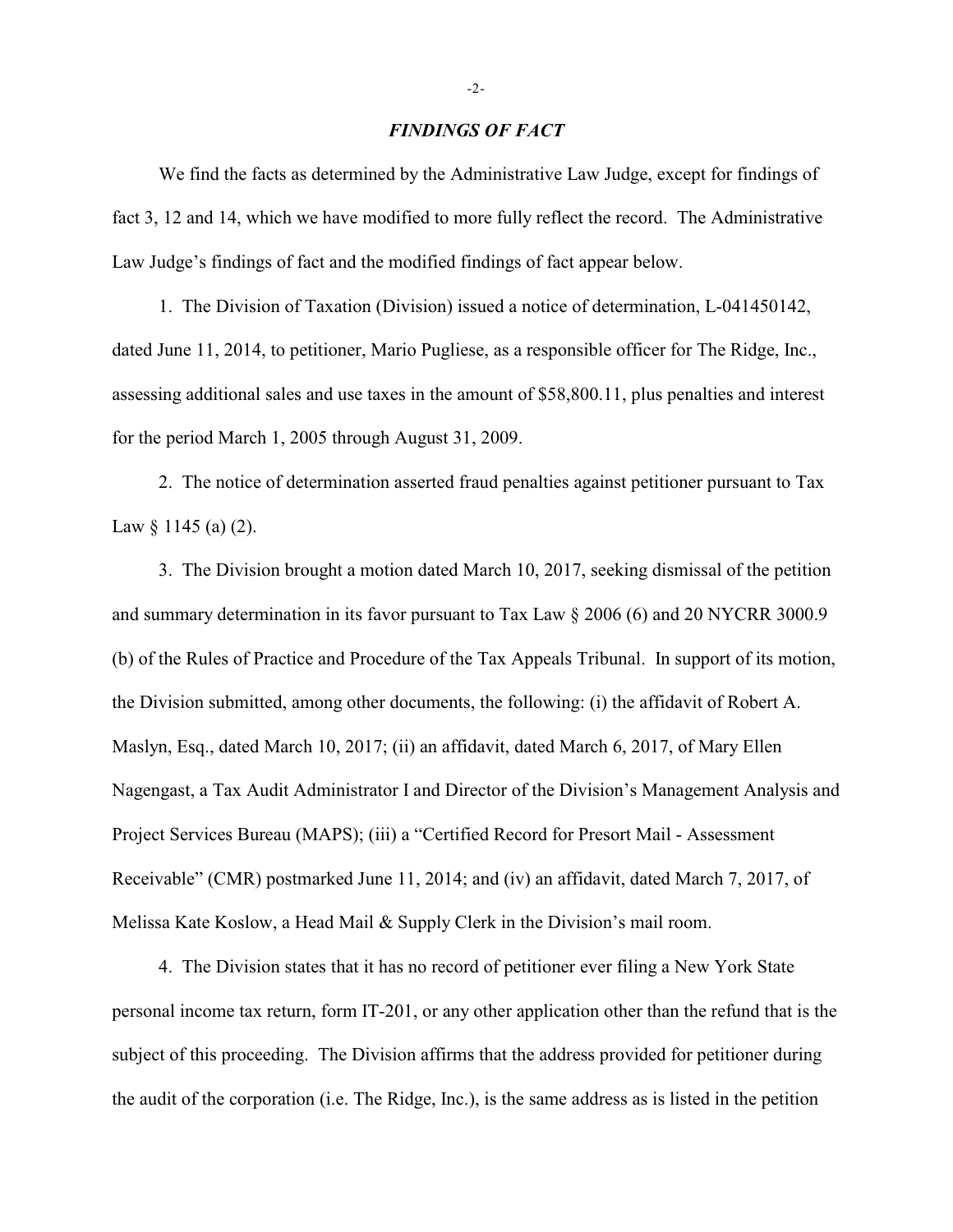herein, as well as the address listed for petitioner on the power of attorney form. Petitioner does not dispute that this address is the correct address.

5. The affidavit of Mary Ellen Nagengast, who has been in her current position since October 2005, sets forth the Division's general practice and procedure for processing statutory notices. Ms. Nagengast is the Director of MAPS, which is responsible for the receipt and storage of CMRs, and is familiar with the Division's Case and Resource Tracking System (CARTS) and the Division's past and present procedures as they relate to statutory notices. Statutory notices are generated from CARTS and are predated with the anticipated date of mailing. Each page of the CMR lists an initial date that is approximately 10 days in advance of the anticipated date of mailing. Following the Division's general practice, this date is manually changed on the first and last page of the CMR. In addition, as described by Ms. Nagengast, generally all pages of the CMR are banded together when the documents are delivered into possession of the United States Postal Service (USPS) and remain so when returned to the Division. The pages of the CMR stay banded together unless otherwise ordered. The page numbers of the CMR run consecutively, starting with "PAGE: 1," and are noted in the upper right corner of each page.

6. All notices are assigned a certified control number. The certified control number of each notice is listed on a separate one-page mailing cover sheet, which also bears a bar code, the mailing address and the departmental return address on the front, and taxpayer assistance information on the back. The certified control number is also listed on the CMR under the heading entitled "Certified No." The CMR lists each notice in the order the notices are generated in the batch. The assessment numbers are listed under the heading "reference No." The names and addresses of the recipients are listed under "Name of Addressee, Street, and PO Address."

-3-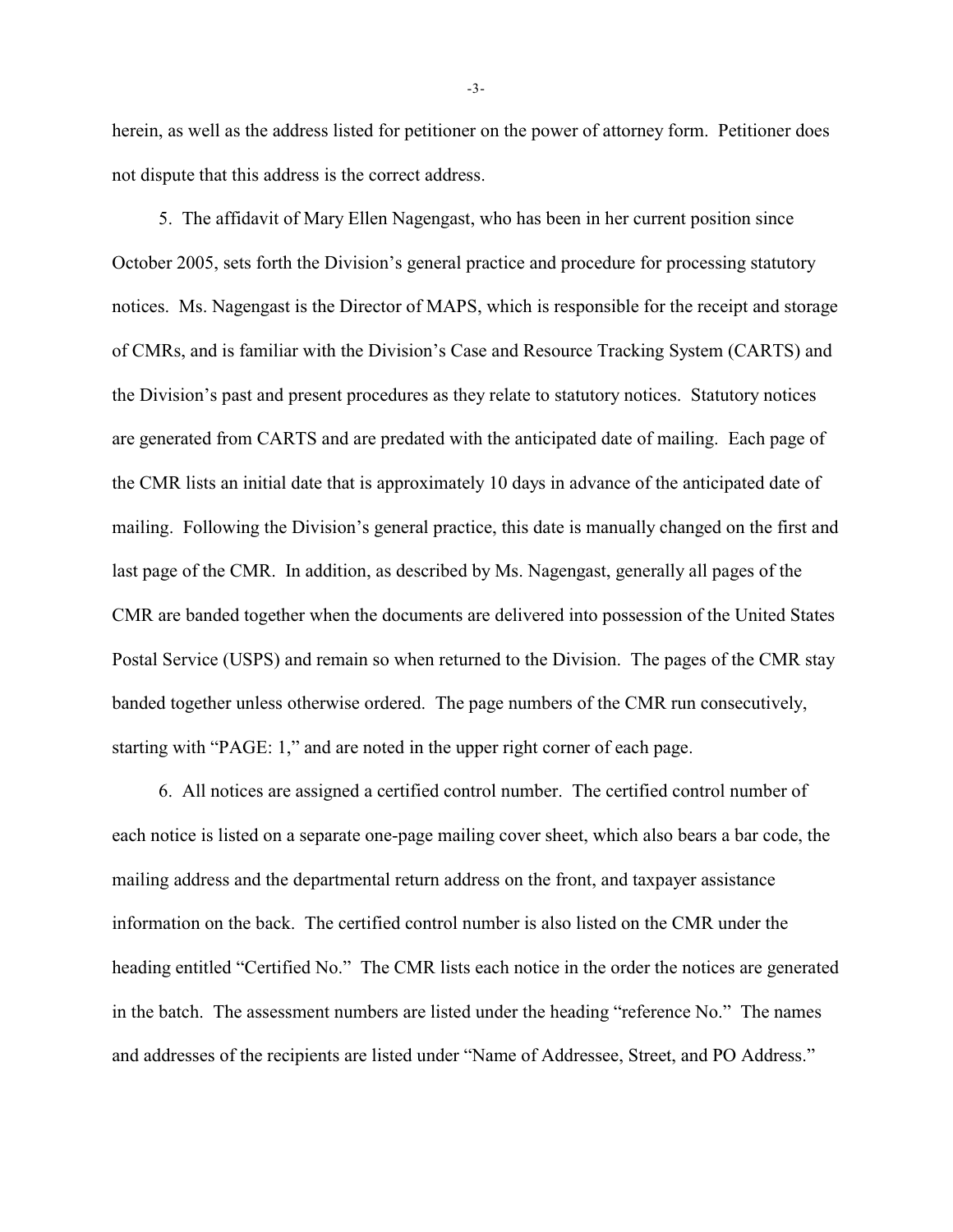7. The June 11, 2014 CMR consists of 30 pages and lists 319 certified control numbers along with corresponding assessment numbers, names and addresses. Portions of the CMR not relevant to this matter have been redacted to preserve the confidentiality of information relating to other taxpayers. A USPS employee affixed a USPS postmark dated June 11, 2014 to each page of the CMR and also wrote his or her initials on each page thereof. Page 27 of the CMR indicates that a notice of determination, assigned certified control number 7104 1002 9730 0245 1127 and assessment number L-041450142, was mailed to petitioner at the Lewiston, New York, address listed thereon. The corresponding mailing cover sheet bears this certified control number and petitioner's name and address as noted.

8. The affidavit of Melissa Kate Koslow, a supervisor in the mail room since April 2010 and currently a head mail and supply clerk, describes the mail room's general operations and procedures. The mail room receives the notices and places them in an "Outgoing Certified Mail" area. Ms. Koslow confirms that a mailing cover sheet precedes each notice. A staff member retrieves the notices and mailing cover sheet and operates a machine that puts each notice and mailing cover sheet into a windowed envelope. Staff members then weigh, seal and place postage on each envelope. The first and last pieces listed on the CMR are checked against the information contained on the CMR. A clerk then performs a random review of 30 or fewer pieces listed on the CMR by checking those envelopes against the information contained on the CMR. Each of the CMRs has been stamped "Post Office Hand write total # of pieces and initial. Do Not stamp over written areas." A staff member then delivers the envelopes and the CMR to one of the various USPS branches located in the Albany, New York, area. A USPS employee affixes a postmark and also places his or her initials or signature on the CMR, indicating receipt by the post office. The USPS employee initialed each page of the CMR and affixed a postmark

-4-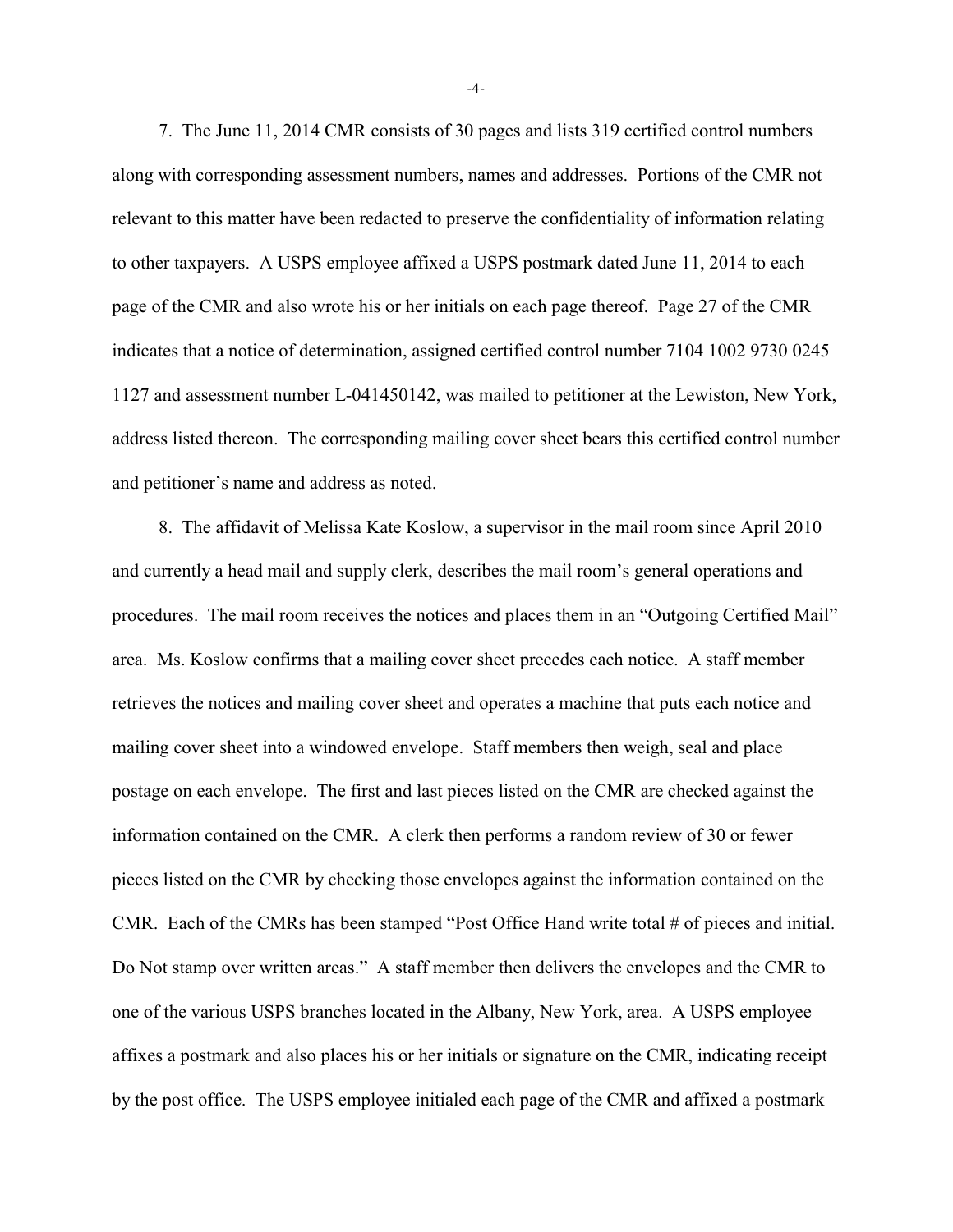to each page. The mail room further requests that the USPS either circle the total number of pieces received or indicate the total number of pieces received by writing the number on the CMR. A review of the June 11, 2014 CMR indicates that the USPS employee complied with this request by circling the number of pieces received.

 9. According to the Koslow affidavit, the subject notice was mailed to petitioner on June 11, 2014, as claimed.

10. Petitioner failed to timely request a conciliation conference with the Bureau of Conciliation and Mediation Services (BCMS) or to timely file a petition with the Division of Tax Appeals with respect to the notice.

11. On or about January of 2016, the amount of \$212.82 was paid and applied to the outstanding liability of unpaid sales tax determined to be due. The amount of \$212.82 represents the tax assessed against petitioner for the sales tax quarter ending August 31, 2009.

12. Petitioner subsequently filed a claim for refund in the amount of \$212.82. By letter dated June 2, 2016, the Division advised petitioner that the "refund claim is being returned to you per Regulation Section 534.1 (b)(2) [20 NYCRR 534.1 (b) (2)]." The letter then quoted 20 NYCRR 534.1 (b) (2) (i), which states that a person who has had an opportunity for a hearing as provided under Tax Law § 1138, is not entitled to a refund of any portion of the amount determined due pursuant to that section.

13. Petitioner filed a request for a conciliation conference with BCMS contesting the refund denial. A conciliation order dismissing request, CMS No. 271302, dated August 12, 2016, dismissed the request for a conciliation conference for being untimely filed. The conciliation order dismissing request stated that the notice of determination was issued on June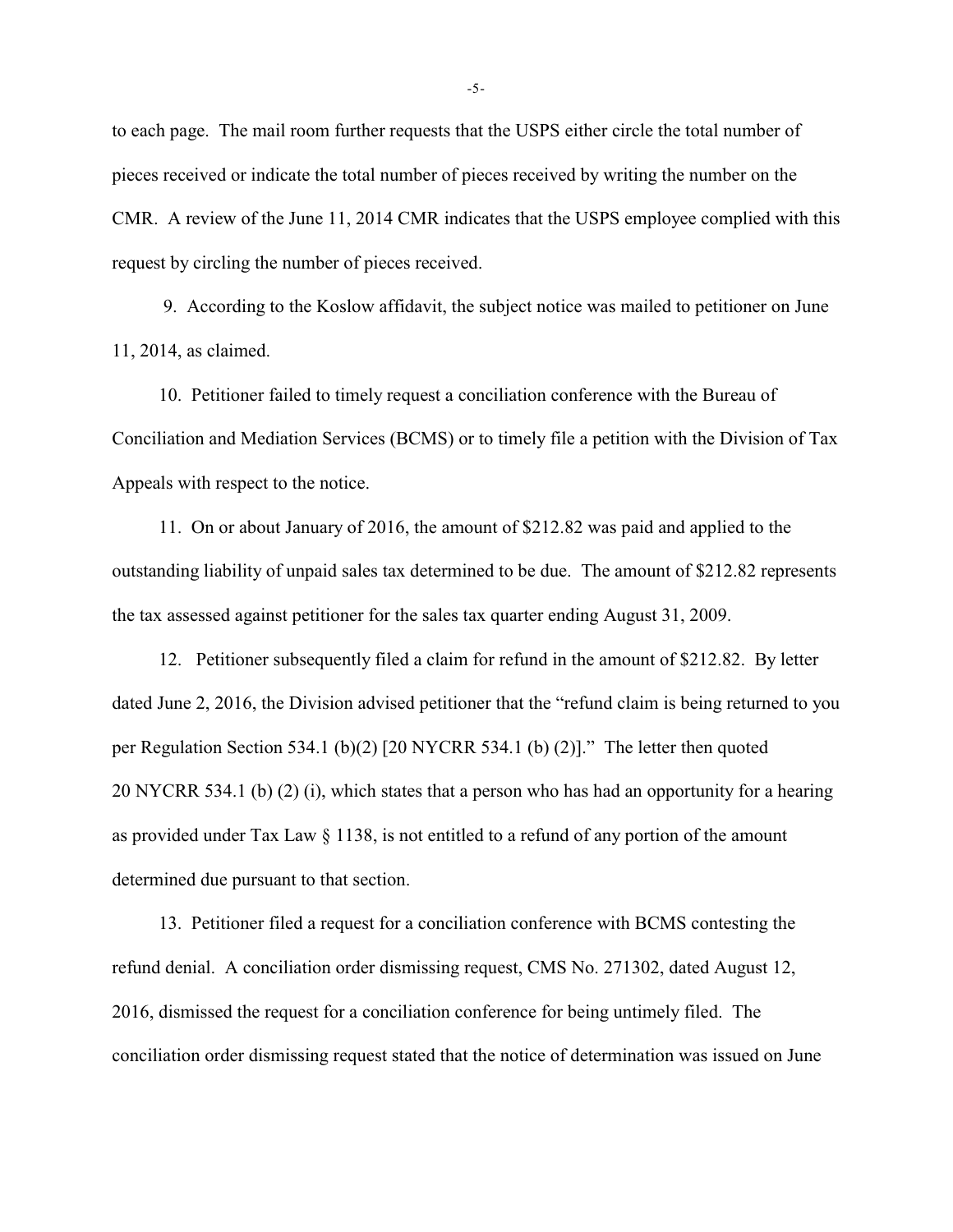11, 2014, but the request for conciliation conference was not filed until July 28, 2016, which was in excess of the 30 days required.

14. Petitioner timely filed his petition with the Division of Tax Appeals, on September 6, 2016. The petition references notice of determination number L-041450142, but specifically contests the denial of his refund claim of \$212.82. The petition contends that the conciliation order dismissing request improperly stated that petitioner's request for conciliation conference was untimely; that such request was filed with respect to the refund denial; and that petitioner has the right to protest the refund claim denial. The petition also asserts that petitioner was out of the country when the notice of determination was issued and therefore was unable to file a timely protest of that notice.

#### *THE DETERMINATION OF THE ADMINISTRATIVE LAW JUDGE*

Given the conciliation order dismissing request and the evidence and arguments of the Division in support of its motion, the Administrative Law Judge first addressed whether petitioner's request for conciliation conference was a timely filed protest of the June 11, 2014 notice of determination. The Administrative Law Judge noted that there is a 30-day statutory limitations period for filing a protest of a notice of determination that asserts a fraud penalty. The Administrative Law Judge further noted that where the timeliness of a protest is at issue, the Division bears the burden of establishing that it properly issued the notice by mailing the document to the taxpayer's last known address using certified mail. The Administrative Law Judge concluded that the Division met its burden here and established that the subject notice of determination was properly mailed to petitioner on June 11, 2014.

-6-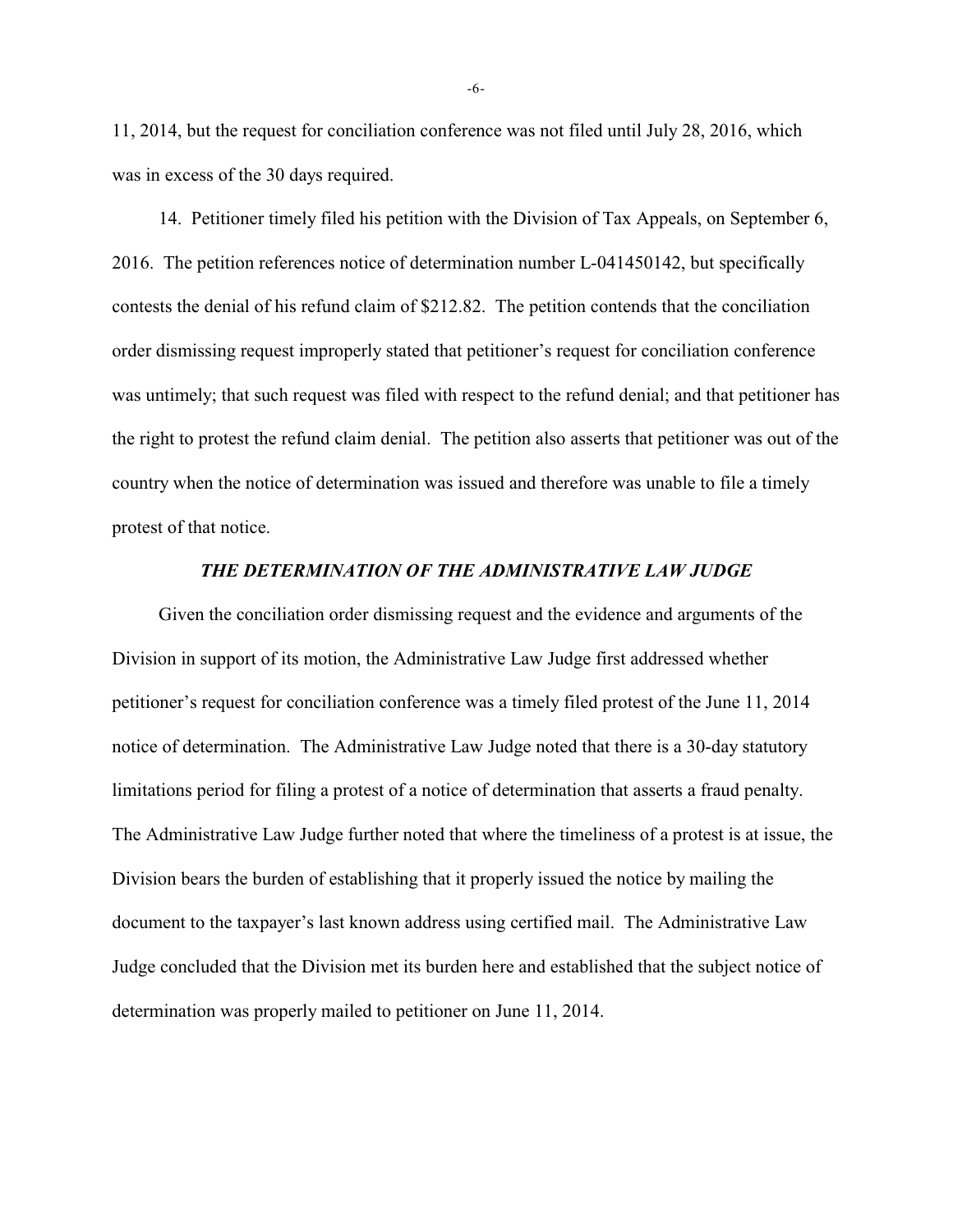Next, in light of the specific protest set forth in the petition (*see* finding of fact 14), the Administrative Law Judge addressed whether petitioner is entitled to a hearing on the denial of his claim for refund. The Administrative Law Judge determined that, pursuant to Tax Law § 1139 (c), petitioner was required to pay the full amount of the tax asserted in the notice of determination in order to claim a refund.

The Administrative Law Judge thus granted the motion for summary determination and denied the petition.

### *SUMMARY OF ARGUMENTS ON EXCEPTION*

Petitioner contends that he is entitled to a hearing on the merits for the sales tax quarter ended August 31, 2009, with respect to which he has paid the amount of tax assessed, exclusive of penalty or interest. Petitioner seeks to distinguish *Matter of SICA Elec. & Maintenance Corp.* (Tax Appeals Tribunal, February 26, 1998) and *Matter of Brewsky's Goodtimes Corp.* (Tax Appeals Tribunal, February 22, 2001), upon which the Administrative Law Judge relied in concluding that petitioner was required to pay the full amount of the liability asserted in the June 11, 2014 notice of determination in order to claim a refund. Petitioner notes that the taxpayers in those cases consented to the tax assessed against them pursuant to Tax Law § 1138 (c), thereby rendering their liability fixed and final. Petitioner notes that he did not execute such a consent and asserts that, as a consequence, the assessment against him was neither fixed nor final and that he remains entitled to a hearing on the portion of the assessment he paid. Petitioner asserts that the Division's regulations, specifically 20 NYCRR 534.1 (b) (2) (ii), provide for such a hearing.

The Division contends that the assessment against petitioner was fixed and final because he failed to timely request a conciliation conference or a file a petition with the Division of Tax

-7-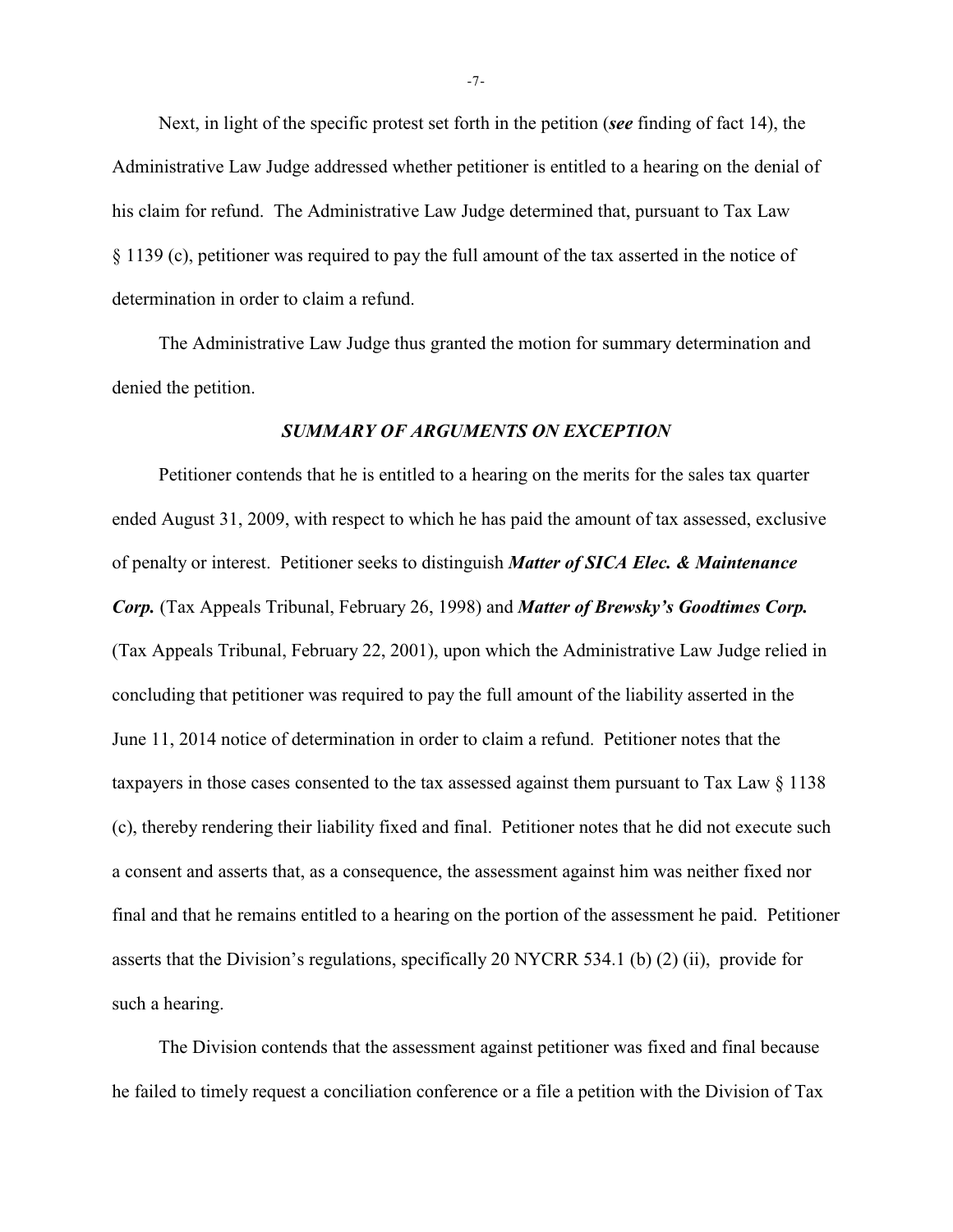Appeals. Hence, according to the Division, petitioner has no protest rights with respect to the assessment. The Division contends that the right to challenge a fixed and final assessment is limited to those instances where a taxpayer signs a consent pursuant to Tax Law § 1138 (c), which is not the case here. The Division notes that, as the assessment was fixed and final, petitioner was not allowed to file a refund claim and that the Division did not deny his claim, but rather rejected it as "not allowable."

Alternatively, the Division contends that, in order to file a claim for refund, a taxpayer must pay the full amount assessed, and not a portion of that amount, as petitioner here has done.

#### *OPINION*

We note first that the jurisdictional question of the timeliness of petitioner's protest is not at issue in this matter. Petitioner's request for conciliation conference and petition were filed in protest of the refund claim denial letter dated June 2, 2016 and not the June 11, 2014 notice of determination.<sup>1</sup> There is no question that such request and petition were timely filed within 90 days of the denial letter and the conciliation order, respectively (*see* Tax Law §§ 1139 (b) and 170 [3-a] [a]).<sup>2</sup>

 Tax Law § 1139 generally permits the refund of sales tax, penalty or interest that is erroneously, illegally or unconstitutionally collected or paid, subject to certain conditions. The Division asserts that petitioner has failed to meet two of these conditions.

<sup>&</sup>lt;sup>1</sup> Notwithstanding language in the June 2, 2016 letter indicating that petitioner's refund claim was being "returned" (*see* finding of fact 12), the letter clearly communicates the Division's decision to deny the claim. The Tax Law does not provide the Division with the option of "returning" a filed refund application as a final resolution of a refund claim, but rather requires the Division to either grant or deny the claim, in whole or in part (Tax Law § 1139 [b]).

 $^2$  As neither the request for conference nor the petition protested the June 11, 2014 notice of determination, the 30-day limitations period applicable to protests of statutory notices that assert fraud penalties and the attendant rules regarding expedited hearings are not relevant to the present matter (*see* Tax Law §§ 2008 [2] [a]; 170 [3-a] [h]).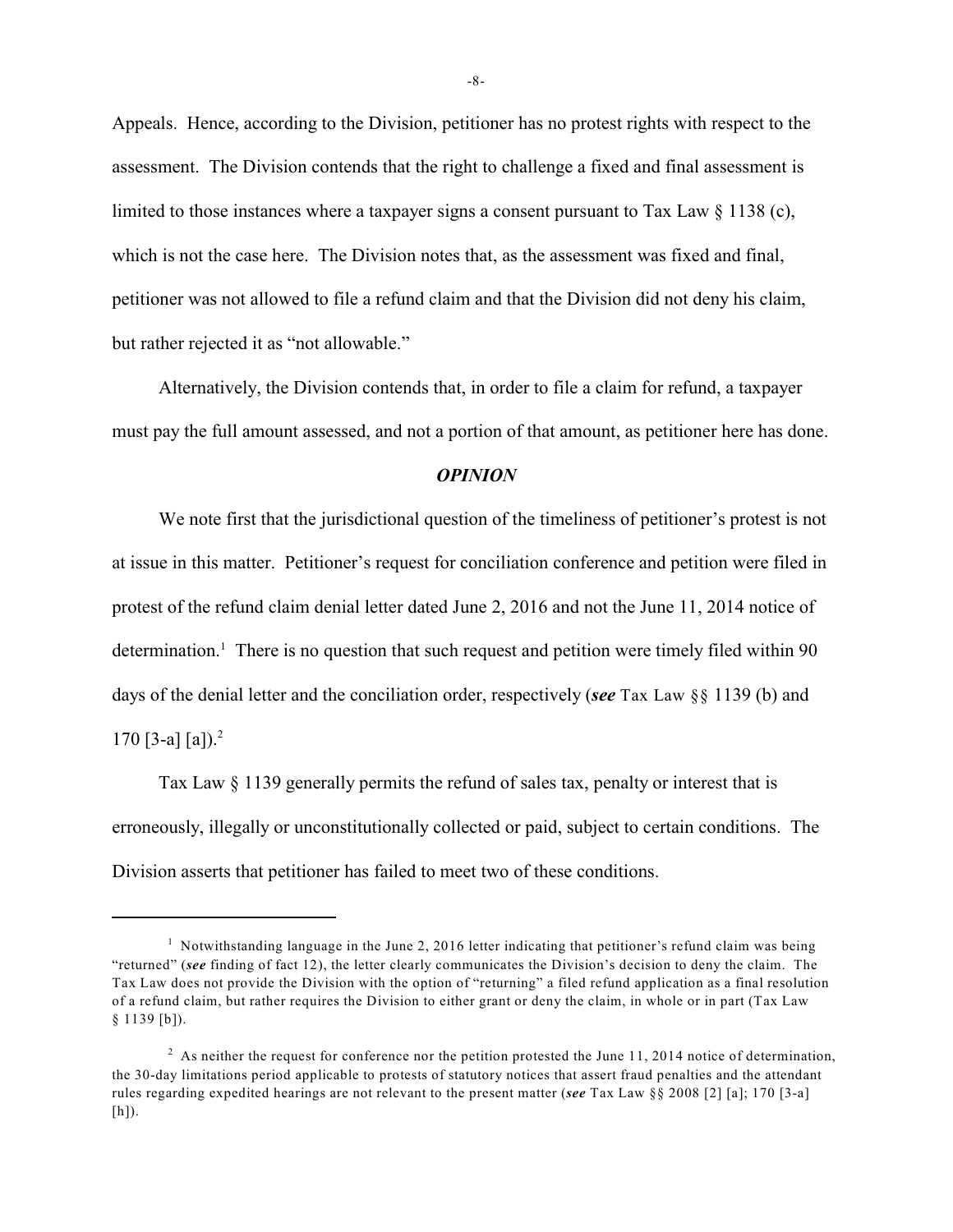Specifically, and as noted, the Division contends that petitioner has no right to claim a refund of any part of the assessment because he failed to contest the June 11, 2014 notice of determination by timely requesting a conciliation conference or filing a petition. The Division asserts that the tax, interest and penalty assessed in the notice became "fixed and final" upon such failure, and that, accordingly, petitioner's refund claim must be denied.

The Division's position on this point appears to rely on a previous sales tax refund statutory scheme that provided that a taxpayer "shall not be entitled to a refund . . . of a tax, interest or penalty which had been determined to be due pursuant to [Tax Law § 1138] where all opportunities for administrative and judicial review . . . have been exhausted with respect to such determination" (Tax Law former § 1139 [c]). In other words, a taxpayer who received a notice of determination and failed to timely file an administrative protest had no recourse with respect to the liability. Consistent with this provision, Tax Law former § 1138 (a) (1) provided that the tax, interest and penalty asserted in a notice of determination became "finally and irrevocably fix[ed]" upon a taxpayer's failure to timely file an administrative protest.

 These provisions were amended, however, in 1996, effective for taxable years beginning on or after January 1, 1997 (*see* L 1996, c 267). Specifically, the 1996 enactment removed from Tax Law § 1139 (c) the language expressly prohibiting sales tax refunds following the issuance of a notice of determination and a failure to timely protest as quoted above. The 1996 amendment also changed the language in Tax Law  $\S$  1138 (a) (1), which had provided that a notice of determination "shall finally and irrevocably fix the tax" if not protested, to "the notice shall be an assessment [of the amount specified therein]" if not protested.

The changes made to the law in 1996 thus clearly reveal a legislative intent to remove the blanket prohibition on refunds following the issuance of a notice of determination and

-9-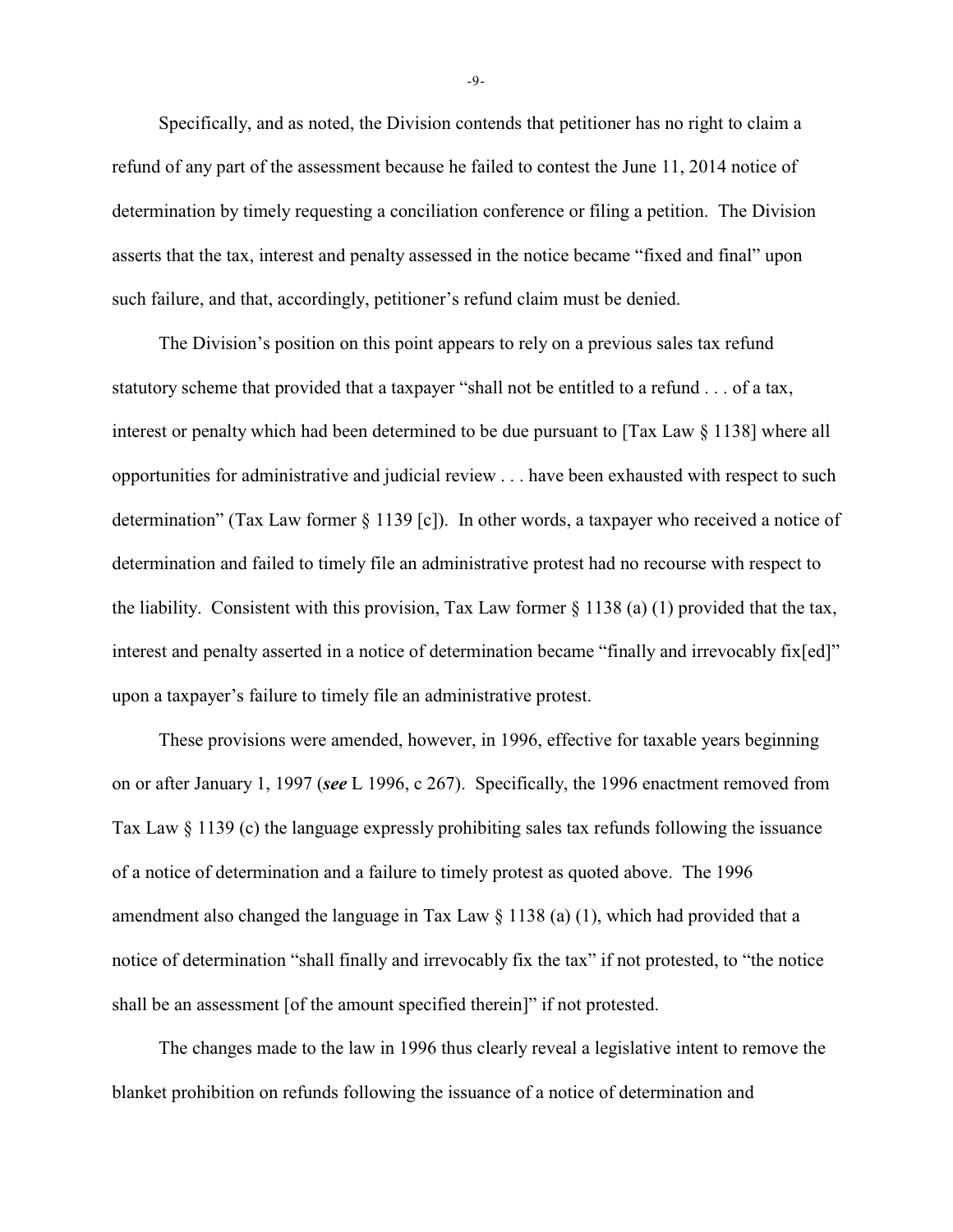subsequent failure by the taxpayer to pursue administrative review. Accordingly, we reject the Division's contention that petitioner's refund claim herein must be denied simply because it was filed after petitioner failed to protest the notice of determination.<sup>3</sup>

The Division also contends that a taxpayer's right to a refund following the issuance of a notice of determination under Tax Law § 1138 first requires payment of the full amount assessed, and not a portion of that amount, as petitioner here has done. We agree.

Tax Law  $\S 1139$  (c) provides the following with respect to the granting of a refund subsequent to the issuance of a notice of determination:

"No refund or credit shall be made of a tax, interest or penalty paid after a determination by the commissioner made pursuant to section eleven hundred thirty-eight [i.e., a notice of determination] unless it be found that such determination was erroneous, illegal or unconstitutional or otherwise improper, by the division of tax appeals pursuant to article forty of this chapter or by the commissioner of his own motion, or in a proceeding for judicial review provided for in section two thousand sixteen of this chapter, in which event a refund or credit shall be made of the tax, interest or penalty found to have been overpaid."

This language distinguishes between refunds made following a determination under Tax Law § 1138 and other refunds. As noted previously, such other refunds shall be made if tax, penalty or interest has been erroneously, illegally or unconstitutionally collected or paid (Tax Law  $\S 1139$  [a]). In contrast, Tax Law  $\S 1139$  (c) requires a finding that the notice of determination was erroneous, illegal or unconstitutional before a refund of tax, penalty or interest can be made. Such language indicates that the entire determination must be reviewed for error and thus recognizes that a refund claim made following the issuance of a notice of determination

<sup>&</sup>lt;sup>3</sup> We observe that section 534.1 (b) (2) (i) of the Division's regulations (20 NYCRR 534.1 [b] [2] [i]), which was referenced in the June 2, 2016 refund denial letter (*see* finding of fact 12), appears to reflect the pre-1997 state of the Tax Law with respect to a refund claim made following the issuance of a notice of determination. Petitioner has not contested the validity of this regulation and thus we do not address it herein.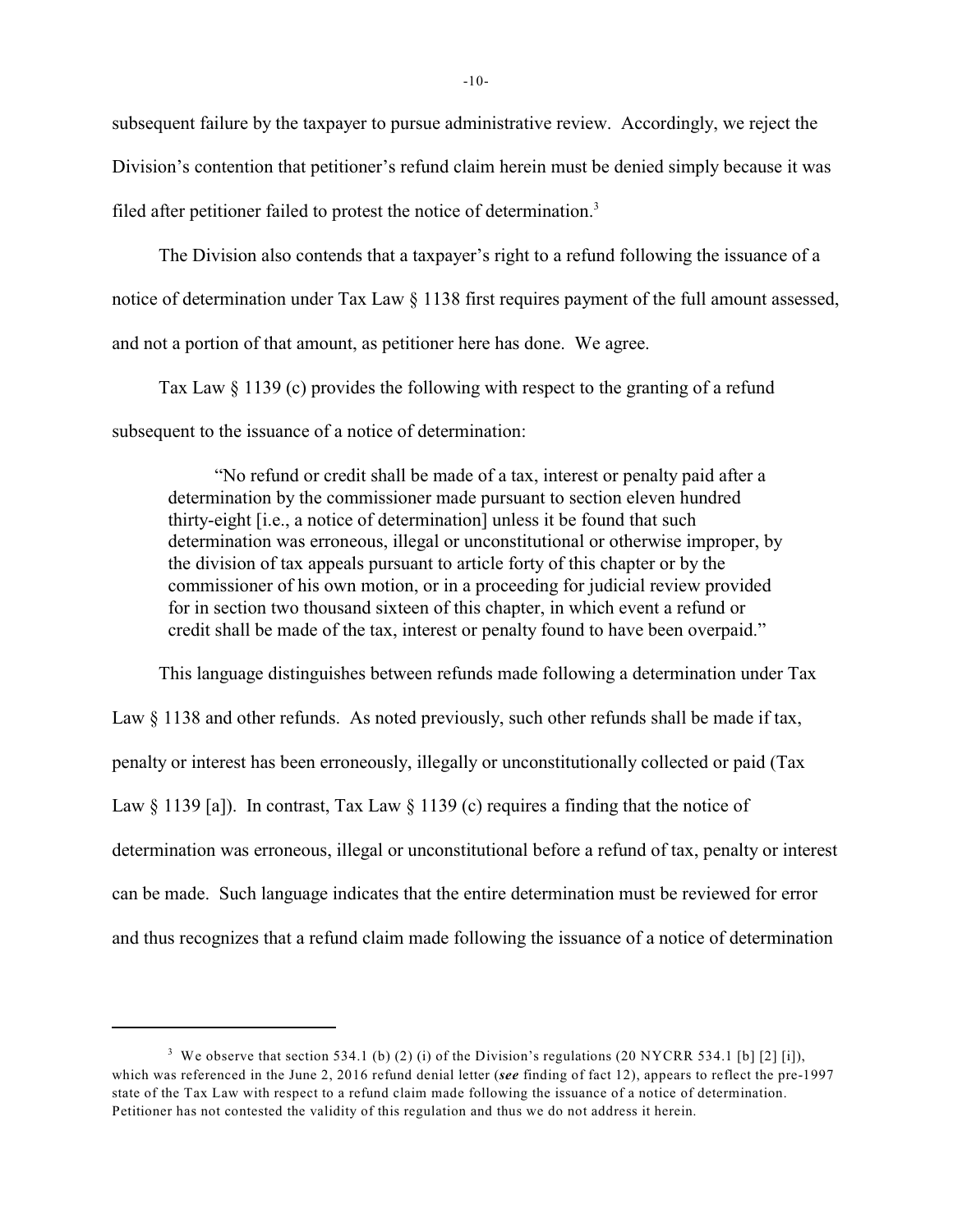is, necessarily, a protest of that assessment. Under such circumstances, the entire amount of the assessment must be paid before a refund of any part of the assessment may be granted.

We find no statutory support for petitioner's contention that payment of tax due for one reporting period within an assessment is sufficient to entitle petitioner to an administrative hearing on the merits for that one period. Such a rule would permit taxpayers who have failed to make a timely prepayment protest of a notice of determination to take a piecemeal approach to overturning the assessment. In our view, petitioner's contention is contrary to the statute.

Consistent with our interpretation of Tax Law § 1139 (c), the legislative history of L 1996, c 267 indicates a clear understanding that, while the bill would permit refunds following the issuance of a notice of determination and subsequent failure by the taxpayer to pursue administrative review, full payment of the assessment would be required before a refund could be granted. The State Senate's Introducer's Memorandum in Support states that the legislation "[a]mends Section 1139 of the tax law to permit a taxpayer who has defaulted in making a petition to contest a Notice of Determination *and who had paid the outstanding liability assessed therein*, to request a refund" (New York State Senate Introducer's Memorandum in Support, Bill Jacket [at p 4], L 1996, c 267 [emphasis added]). Similarly, in a letter in support of the bill, the State Assembly sponsor wrote that "[a] hearing on the merits after 90 days *would require payment in full by the taxpayer* in advance of such a hearing" (Assemblymember Paul Harenberg, Letter in support to Governor George Pataki, June 26, 1996, Bill Jacket [at p 8], L 1996, c 267 [emphasis added]). In a similar letter, the State Senate sponsor wrote that "the bill makes the taxpayer's right to a hearing *conditioned upon the timely payment of the sales tax determined to be due by the Department*" (Senator Owen H. Johnson, Letter in support to Governor George Pataki, June 26, 1996, Bill Jacket [at p 3], L 1996, c 267 [emphasis added]).

-11-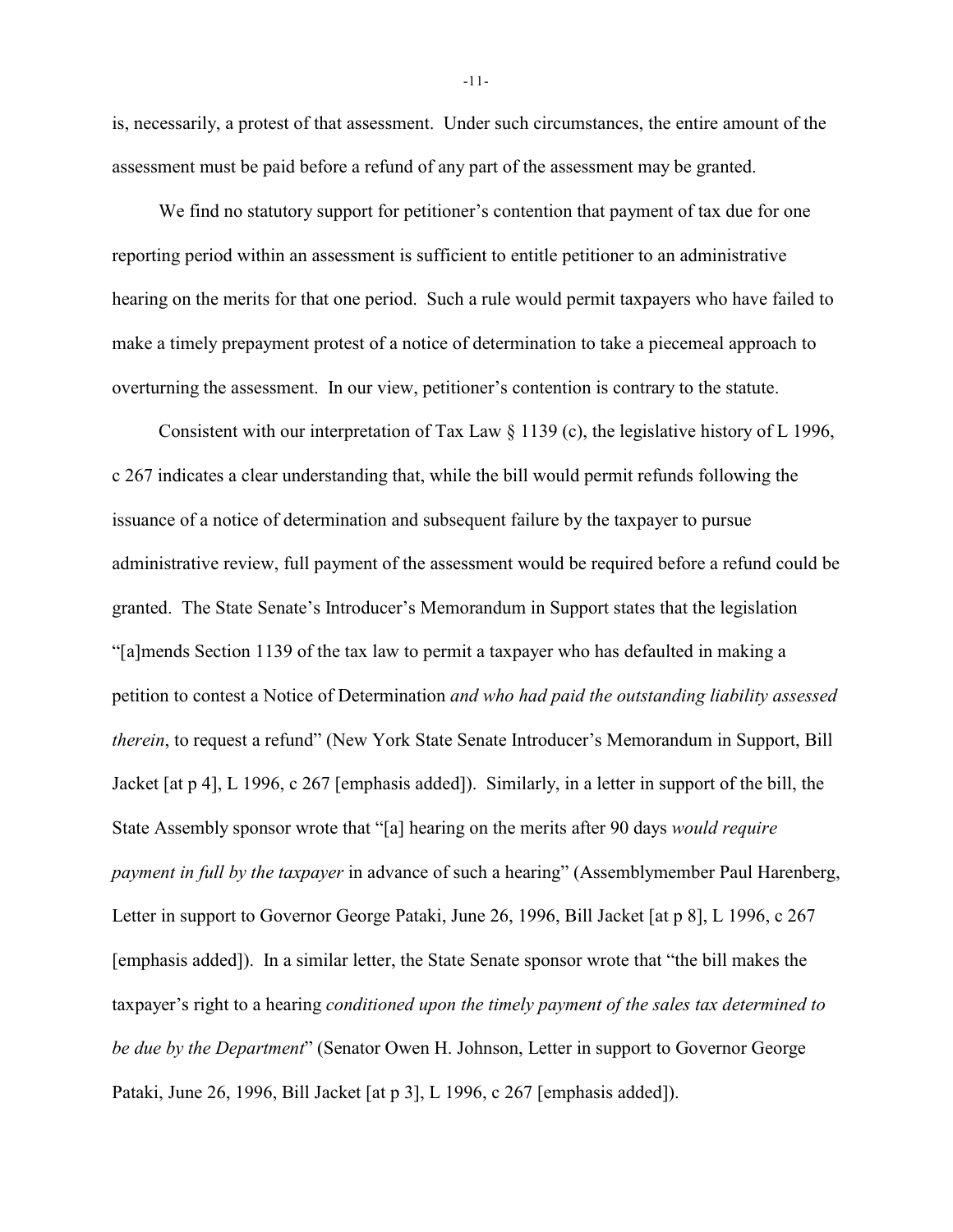Our statutory interpretation is also consistent with the treatment of a taxpayer who executes a written consent to a determination or proposed determination pursuant to Tax Law § 1138 (c). Such taxpayers must pay the full amount of an assessment in order to receive a refund in connection therewith (*see* 20 NYCRR 534.2 [b] [1] [iii]; *Matter of SICA Elec. & Maintenance Corp.*; *Matter of Brewsky's Goodtimes Corp.*). Petitioner's position in the present matter is similar to a taxpayer who signs such a consent. Like the consenting taxpayer, petitioner seeks a refund following action taken by the Division to determine liability. Also like the consenting taxpayer, petitioner had an opportunity for a prepayment hearing to determine liability. From a policy perspective, such similar circumstances justify similar treatment and clearly do not justify, as petitioner proposes, the significant advantage of permitting a partial payment and partial refund for a taxpayer who fails to timely contest a notice of determination.

Finally, we reject petitioner's contention that 20 NYCRR 534.1 (b) (2) (ii) provides for a hearing on the merits under the present circumstances. As the language of that regulation essentially mirrors that of Tax Law § 1139 (c), we find that the regulation, like the statute, precludes a hearing on the merits under the present circumstances.

As noted, the Administrative Law Judge's determination granted a motion for summary determination brought by the Division. Such a motion is properly granted if there are no material and triable issues of fact presented and, therefore, a determination may be issued, as a matter of law, in favor of either party (20 NYCRR 3000.9 [b] [1]).

There are no material or triable issues of fact related to the amount paid by petitioner on the assessment. Accordingly, pursuant to the foregoing discussion, we conclude that the Division's motion for summary determination is properly granted, as a matter of law, because

-12-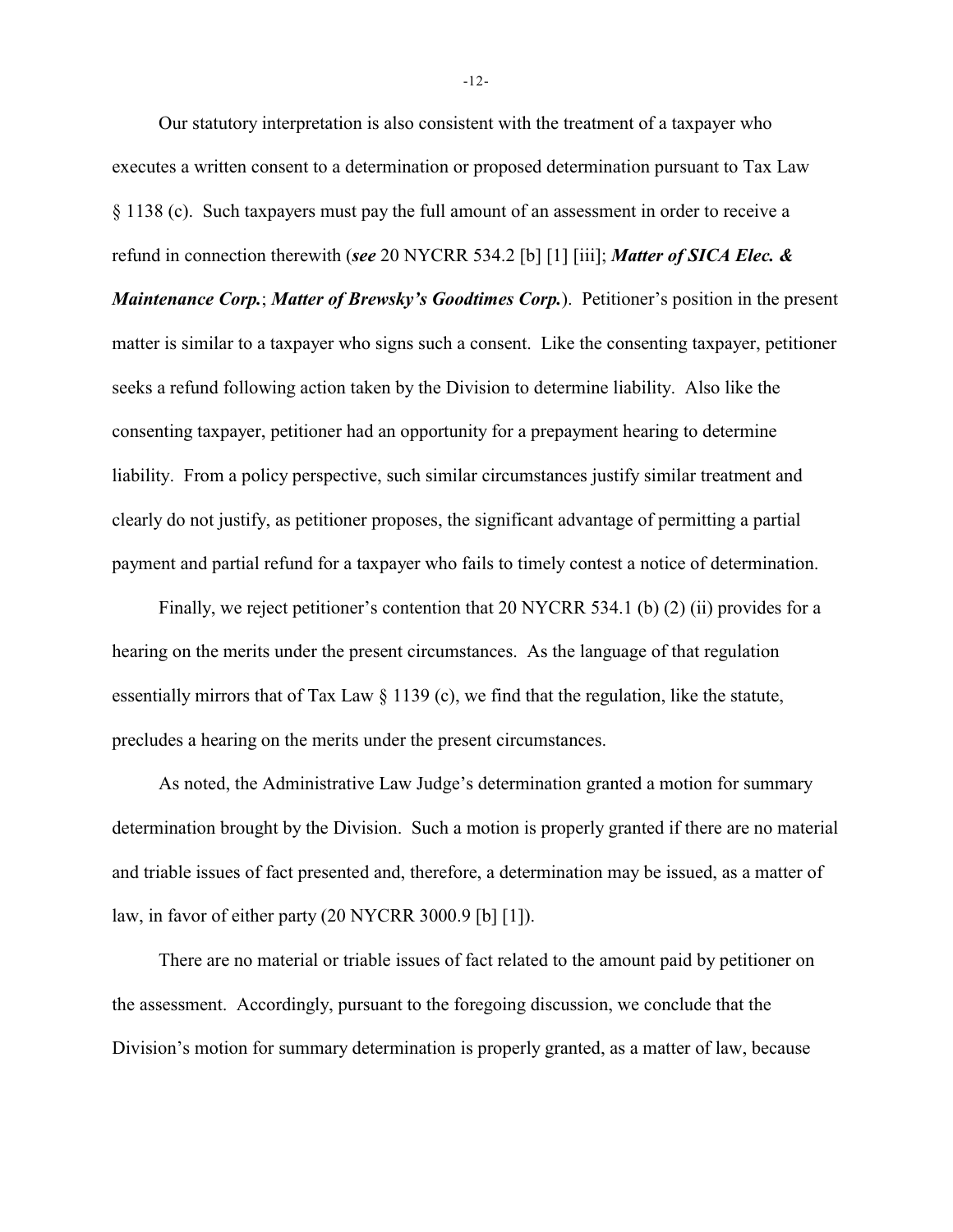petitioner has not paid the full amount of the assessment as required under Tax Law § 1139 (c) to obtain a refund.

Accordingly, it is ORDERED, ADJUDGED and DECREED that:

- 1. The exception of Mario Pugliese is denied;
- 2. The determination of the Administrative Law Judge is affirmed;
- 3. The petition of Mario Pugliese is denied; and
- 4. The refund claim denial letter, dated June 2, 2016, is sustained.